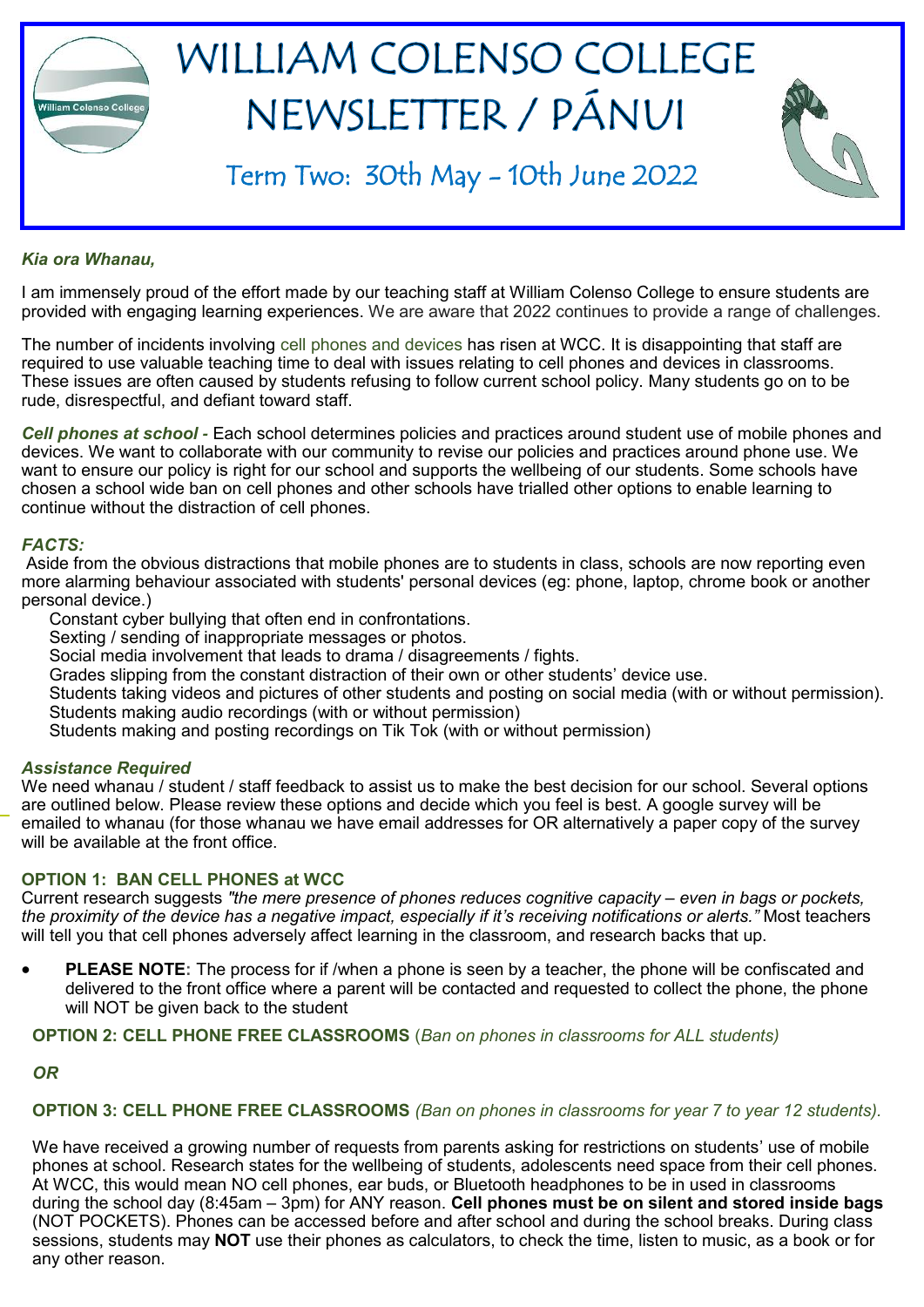**PLEASE NOTE:** The process for if / when a phone is seen out during a class: The teacher will confiscate the phone and deliver it to the front office. The student will collect their phone after school. If, however the student has had their phone delivered to the office on more than **3** occasions, our administrators will call parents to collect the phone, the phone will NOT be given back to the student. If a student continues to bring take their phone out during class, parental contact will be made to address the concern.

#### **OPTION 4: SELF-MANAGEMENT - (**This has not worked well)

We could encourage **sensible use by students** rather than banning cell phones. We could support students to have their phones and learn how use them in such a way they don't become distractions. (This has not worked well at WCC and as stated earlier, has led to confrontation) . Students could turn phones to AIRPLANE MODE. Researcher Jesper Aagaard suggests that "*in order to pay more attention in class — students should try to obstruct their habits by [turning phones off or putting them in airplane mode](https://www.sciencenewsforstudents.org/article/when-smartphones-go-school) to keep from constantly checking them*." Students have a lifetime of device ownership ahead. If used correctly, cell phones can be used as learning tools if our young people can learn to manage them.

• **PLEASE NOTE:** The process if a student is struggling to self-manage. Teachers will have the right to ask students to put away their phone or alternatively, the teacher would remove the phone. Phones confiscated will be delivered to the front office where a parent will be contacted and requested to collect the phone, the phone will NOT be given back to the student and the student will lose the option of having a phone out in that particular class.

#### **OPTION 5: STORAGE SYSTEM** (For Year 7 – Year 12)

Students will place their cell phone into a pocket / storage system (of some sort) when they enter all classrooms. The phone will be kept in storage for the entire day for year 7, year 8 and year 9 students and for each class period for year 10, year 11 and year 12 students. This procedure is expensive to set up, and if a phone is accidentally taken this would cause further issues.

• **PLEASE NOTE:** The process if a student chooses not to place their phone in the class storage box, and the phone is seen by a teacher, the phone will be confiscated and delivered to the front office where a parent will be contacted to collect the phone, the phone will NOT be given back to the student. Parent(s) and student will be required to meet with school senior leadership team to discuss concerns and a plan to move forward.

#### **The Good**

Cell phones are useful in emergencies; they can also be valuable tools in the classroom. If there is a word or concept a student does not understand, the student can find information instantly. Phones have calculators as well as spelling and grammar checks. Most importantly, phones allow students to communicate with one another and with their whanau. **The question remains, however, whether the use of cell phones in school outweighs the distraction they cause.**

#### **The Bad**

Common Sense Media, a non-profit organisation that promotes safe technology and media for children, reports that *"50 percent of teens 'feel addicted' to mobile devices."* The report also states th 78% of teens check their devices at least hourly, and 72% of teens feel the need to immediately respond to texts, messages on social networks, and other notifications. Students tend to be highly susceptible to the kinds of distractions cell phones provide.

#### **Summary**

We are aware cell phones in schools is not going to go away, so producing the best way forward is crucial. We want a policy that is robust enough to minimise classroom distraction and disruption.

We want students to be aware of the addictive and manipulative nature of social media apps.

We want our students to be focused and engaged on what is going on in their classroom.

We want on task learning.

We want an overall happier school experience for our students where their well-being is paramount.

Please take time to have your say by filling in the surveys.

Nga Mihi Kia Koutou Katoa Whaea Jocelyn

### ASPIRE, ACT, ACHIEVE WAWATATIA, MAHIA, EKEA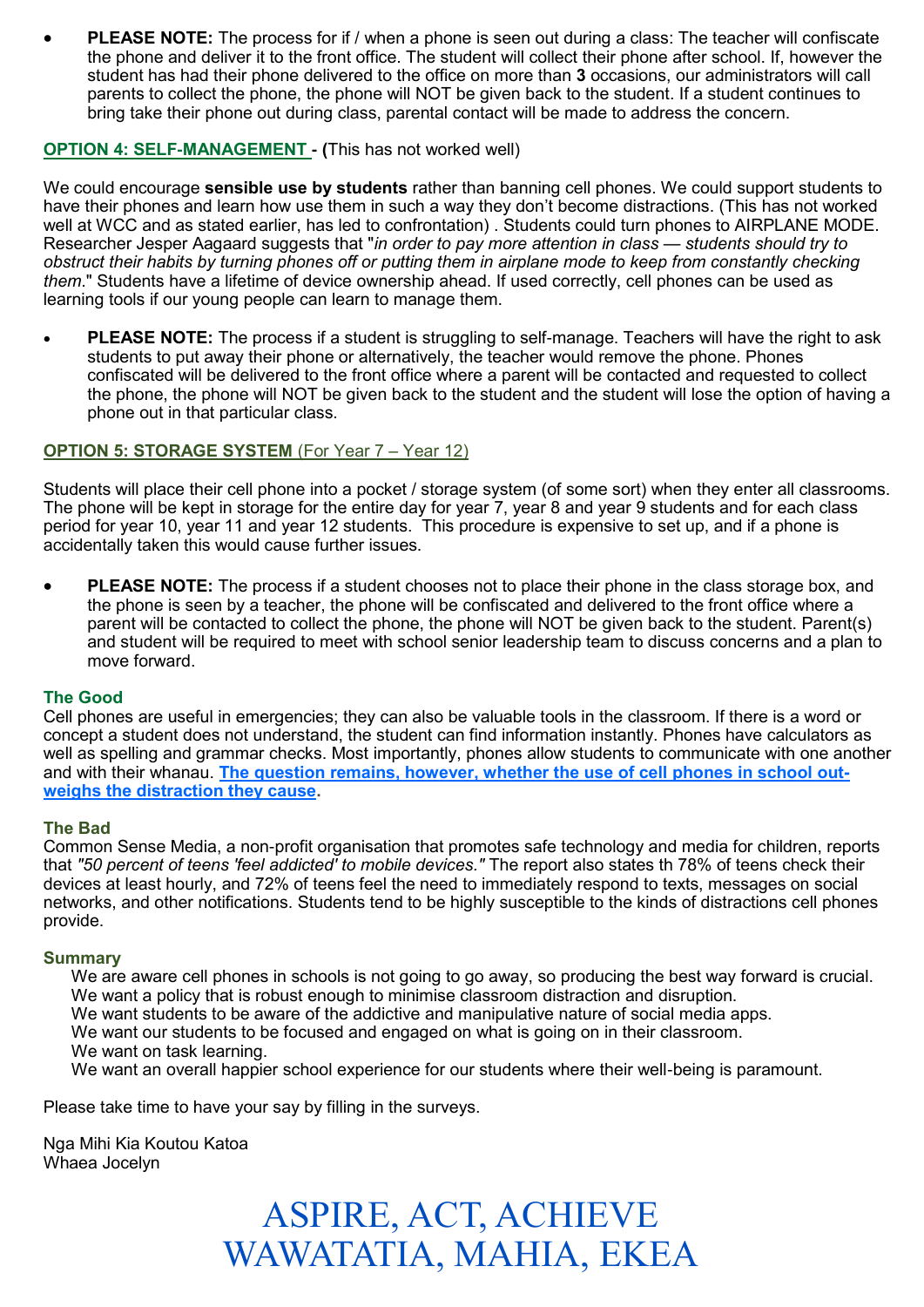# EX STUDENT SUCCESS

**Introducing: Jesse Davy –** Attended WCC 2010-2014

Jesse began his schooling in Year 9 and finished in Year 13. There were a number of teachers that significantly contributed to shaping who Jesse is today. They included: Josh Badger-PE Teacher, Cameron Stuart-English Teacher, Christine Peterson-Maths Teacher, Denise Brown-Form Teacher & Brett Zimmerman-Catering Teacher.

Although completing the first CACTUS challenging programme in 2013, it reinforced his abilities and the importance of training, resilience, teamwork, leadership, and motivational skills. Also, Jesse's parents and now his wife's parents have been great supporters of his journey.

Mr Zimmerman of the catering class had been a strong influence in his life. Through the teacher's enthusiasm, Jesse found a love and a passion for creating food. Mr Zimmerman helped him and guided him to something he

loved and provided Jesse with multiple opportunities to learn more about it. With the inspiration and help from Brett Zimmerman during Jesse's final year at school, he was encouraged to step into a head chef's role as soon as he could.

Once leaving school, Jesse continued to work in different hospitality venues until he became head chef at a local café. This job suits him because he has the opportunity and freedom to be creative to make different types of food.

Jesse discovered Wolfgang Puck, an Austrian chef, Anthony Bourdain, an American chef and Massimo Bottura, an Italian chef on YouTube. These chefs' cuisine resonated with Jesse, so he decided that he wanted to create the type of food that they made.

Outside of work Jesse enjoys watching sports, films, listening to music and walking his dogs and of course cooking for his family and friends.

In 2014, Jesse was extremely proud of the Matthews Cup he received in recognition of the service that he had given to the school. He is also proud of meeting his high school sweetheart at the age of 16, then marrying her at the age of 22. Obviously, Jesse is very pleased with his successful career as head chef and running a kitchen at the age of 23.

## WH**Ā**NAU HUI - PARENT / TEACHER MEETINGS

On Wednesday 29th June from 2pm-6pm we will be holding our whānau hui - parent/teacher meetings. Students will finish school at 1.30pm to allow the meetings to commence at 2pm.

Each meeting will have a 10 minute allocation. This will provide time to have discussion about your child's progress and next steps with their classroom / form teacher. Student reports will also be presented at these meetings.

Appointment times are via online, more information on this will be provided in the next newsletter and posted on our school facebook page, school app and sent out via email.

**MISSED A NEWSLETTER? WANT TO KEEP UP WITH WHAT'S GOING ON?**

*Our newsletters can be viewed on our website: www.colenso.school.nz* Or email: keleigh.atkins@colenso.school.nz to register and receive the newsletter electronically